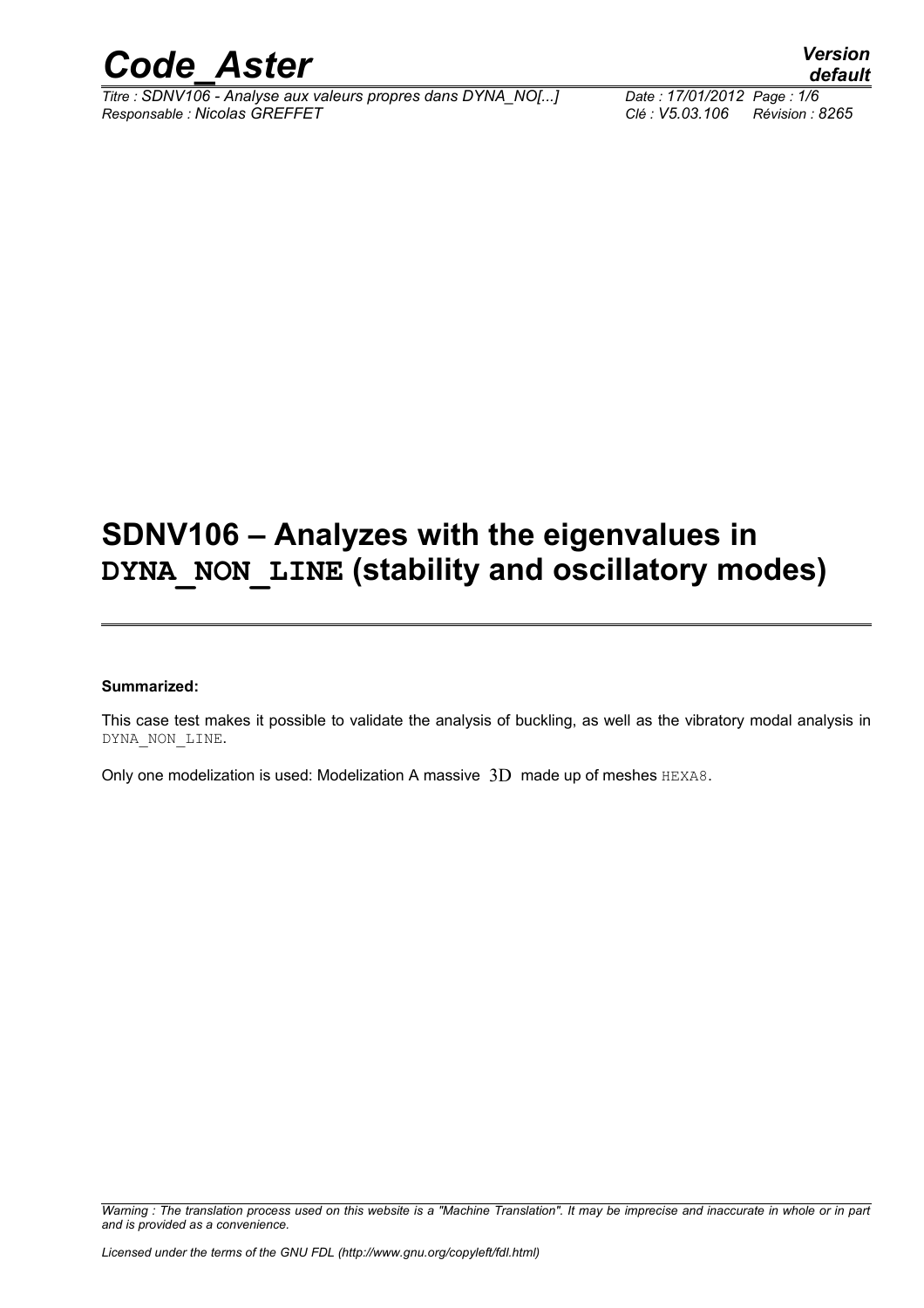*Titre : SDNV106 - Analyse aux valeurs propres dans DYNA\_NO[...] Responsable : Nicolas GREFFET Clé : V5.03.106 Révision : 8265*

*default*

## **1 Problem of reference**

#### **1.1 Geometry**

One considers a cube on side length 2 *m* subjected to a uniform tension according to the vertical direction *Z* :



For reasons of symmetry, one will consider only one eighth of the structure, which will be with a grid by only one cubic linear voluminal element.

#### **1.2 Properties of the material**

the structure is supposed to be homogeneous, composed of an isotropic elastoplastic material, with linear isotropic hardening:

 $\cdot E = 2.10^4 MPa$ 

$$
\bullet \nu = 0.49999
$$

$$
\dot{\rho} = 7900 \,\mathrm{kg/m^3}
$$

- $\sigma_y$ =0,1 *Mpa* (elastic threshold sx)
- $E_{\textit{T}}\text{=}200\textit{Mpa}$  (tangent modulus plastic  $\tt D\_SIGM\_EPSI)$

One thus chooses a material who remains always almost incompressible, that one is in elastic or plastic mode. Moreover, one imposes a relationship 100 between the elastic stiffness and the plastic tangent stiffness.

#### **1.3 Boundary conditions**

One imposes a uniform loading of standard imposed tension following *Z* on the upper face of the cube. This force imposed, initially null, grows linearly with time.

The other boundary conditions are of Dirichlet type and translate the conditions of symmetries of the problem (according to the 3 orthogonal planes  $(xOy)$ ,  $(xOz)$  and  $(yOz)$ ).

These boundary conditions are sufficient to block all rigid body motions of the system.

#### **1.4 Initial conditions**

the first computation being quasistatic, one imposes just an initial displacement no one.

*Warning : The translation process used on this website is a "Machine Translation". It may be imprecise and inaccurate in whole or in part and is provided as a convenience.*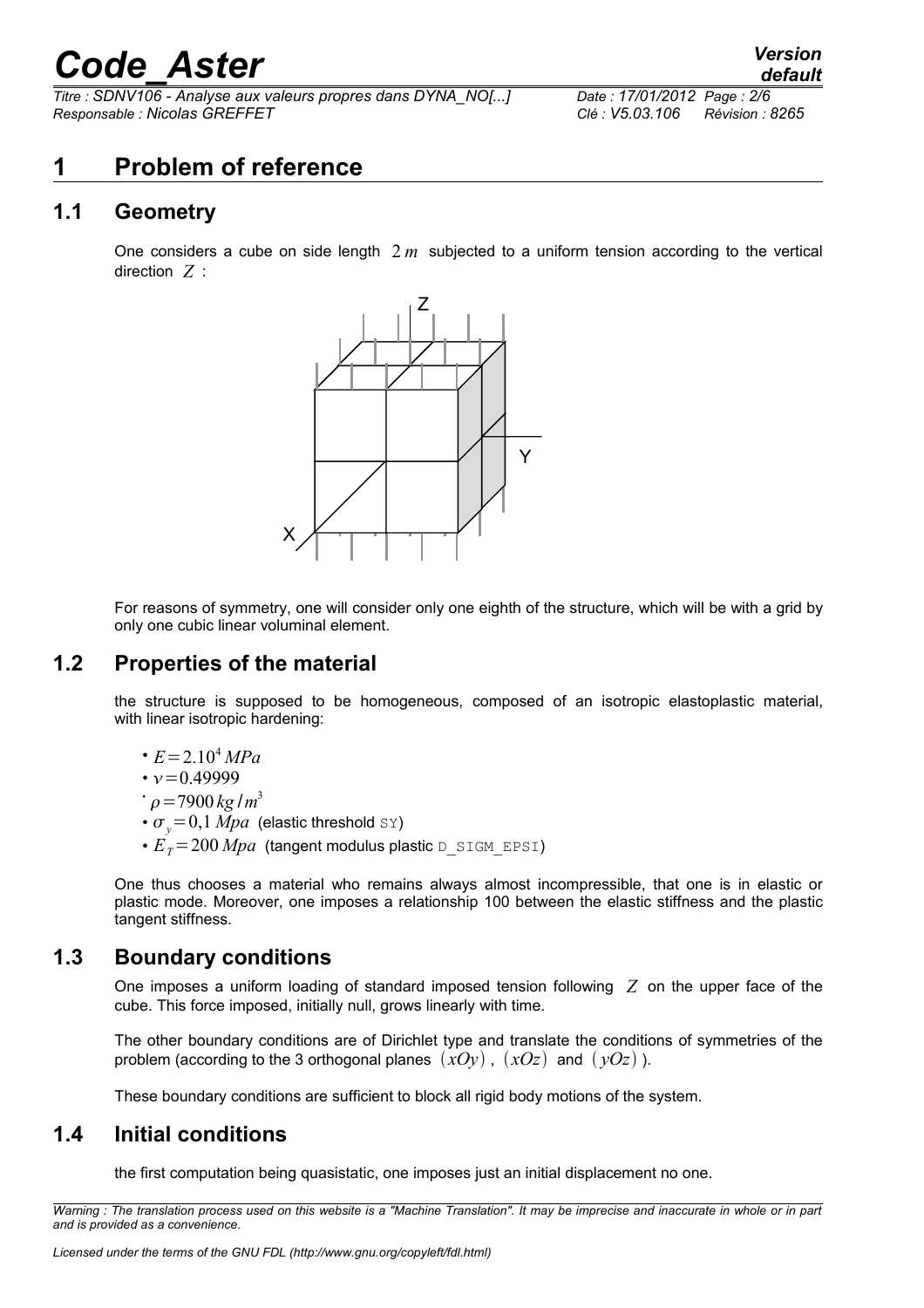*Titre : SDNV106 - Analyse aux valeurs propres dans DYNA\_NO[...] Responsable : Nicolas GREFFET Clé : V5.03.106 Révision : 8265*

*default*<br>*Date : 17/01/2012 Page : 3/6* 

## **2 Reference solution**

#### **2.1 Method of calculating**

One wants to check two types of quantities:

- the first critical load of buckling.
- the first eigenfrequency of the system in vibration.

The value of reference of the required critical load is obtained by a quasistatic computation (key word CRIT\_STAB of STAT\_NON\_LINE). One takes this value obtained with the last quasistatic computation step, which corresponds to time  $t=1$  s.

The number stored under CHAR\_CRIT in data structure result (it is the minimal coefficient multiplying of the loading forced to obtain the buckling load) being proportional to the imposed loading which is monotonous growing linearly with time, one corrects it to have the true value at the first time of computation transient dynamics, that is to say 1,001 *s* .

One has, by definition of multiplying coefficient CHAR\_CRIT :  $F_{\text{critique}} = \text{CHAR\_CRIT}(t_i)$ .  $F_{\text{ext}}(t_i)$ 

The external force is proportional to  $F_{ext}$ .*t*<sub>*i*</sub> , therefore  $F_{\text{critique}} = \text{CHAR\_CRIT}(t_i)$ .  $F_{\text{ext}}$ .  $t_i$ .

The assumption is made that on a step, the loading evolves very slowly and thus that one can compare result dynamic computation to a quasistatic evolution during this step. One can then write, for the first dynamic step, which follows quasistatic computation:

$$
F_{\text{critique}} = \text{CHAR\_CRIT}_{\text{STAT\_NON\_LINE}}(t_i) \cdot F_{\text{ext}} \cdot t_i \approx F_{\text{critique}} = \text{CHAR\_CRIT}_{\text{DYNA\_NON\_LINE}}(t_i) \cdot F_{\text{ext}} \cdot t_i
$$
  
\n
$$
\Rightarrow
$$

 $\text{CHAR\_CRIT}_{\text{DYNA\_NON\_LINE}}(t_{i+1}) \approx \text{CHAR\_CRIT}_{\text{STAT\_NON\_LINE}}(t_i) \cdot \frac{t_i}{t_i}$  $t_{i+1}$  $=$ CHAR\_CRIT<sub>STAT\_NON\_LINE</sub> $(t_i)$ .  $\frac{1}{1.00}$ 1,001

For the vibratory analysis, one will make two tests:

•by means of the elastic stiffness matrix, •by means of the plastic tangent stiffness matrix.

The two values of reference are obtained by two linear modal computations carried out with operator MODE\_ITER\_SIMULT.

To obtain the first eigenfrequency corresponding to the elastic case, one does a linear elastic design with MODE ITER SIMULT and the definite initial material above (of being worth Young modulus  $2.10<sup>4</sup> Mpa$ ).

To obtain the first eigenfrequency corresponding to the tangent plastic case, a linear elastic design with MODE\_ITER\_SIMULT and a fictitious elastic material are done whose Young modulus is worth the definite plastic tangent modulus above: 200 *Mpa* , that is to say 100 times less than the real elastic modulus. There will be thus an eigenfrequency 10 times weaker than the preceding one.

One knows also the analytical solution of our problem (cubic length 1 constituted of only one linear finite element) which is brought back to a case 1D of tension compression:

 $\omega = \sqrt{2 E/\rho} \approx \begin{cases} 0.358128 \, rad/s : \text{matériau élastique} \\ 0.0358128 \, rad/s : \text{matériau plastiau} \end{cases}$ 0,0358128 *rad*/*s*: matériau plastique

*Warning : The translation process used on this website is a "Machine Translation". It may be imprecise and inaccurate in whole or in part and is provided as a convenience.*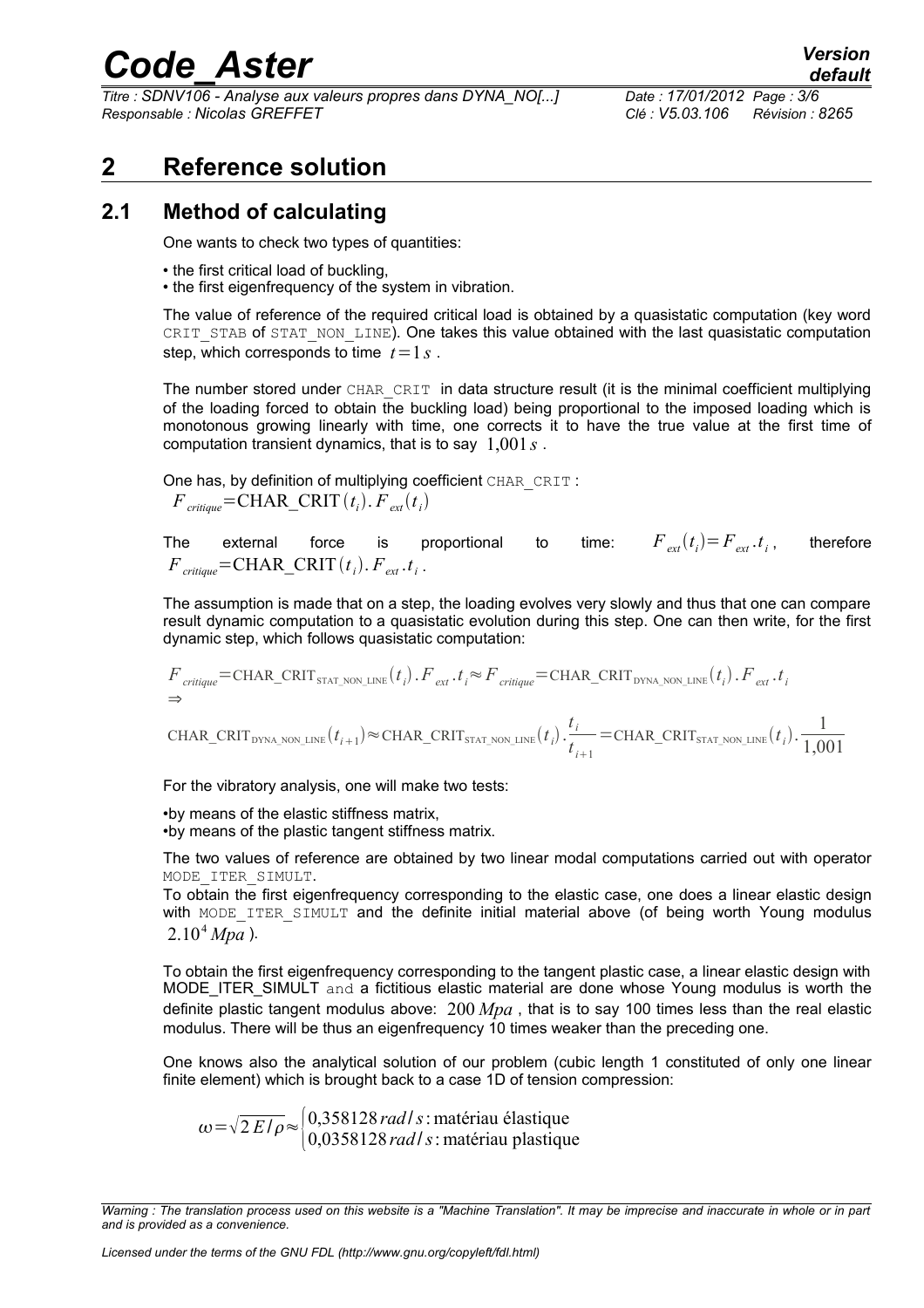*Titre : SDNV106 - Analyse aux valeurs propres dans DYNA\_NO[...] Date : 17/01/201*<br>*Responsable : Nicolas GREFFET Clé : V5.03.106 Responsable : Nicolas GREFFET Clé : V5.03.106 Révision : 8265*

## **2.2 Quantities and results of reference**

| <b>Quantities</b>                                                 | <b>Values</b>     | Unit |
|-------------------------------------------------------------------|-------------------|------|
| multiplying Coefficient of the first critical<br>load of buckling | 2.85714E+01/1.001 |      |
| First eigenfrequency elastic                                      | 3.58128E-01       | Hz   |
| First plastic eigenfrequency                                      | 3.58128E-02       | Hz   |

*Warning : The translation process used on this website is a "Machine Translation". It may be imprecise and inaccurate in whole or in part and is provided as a convenience.*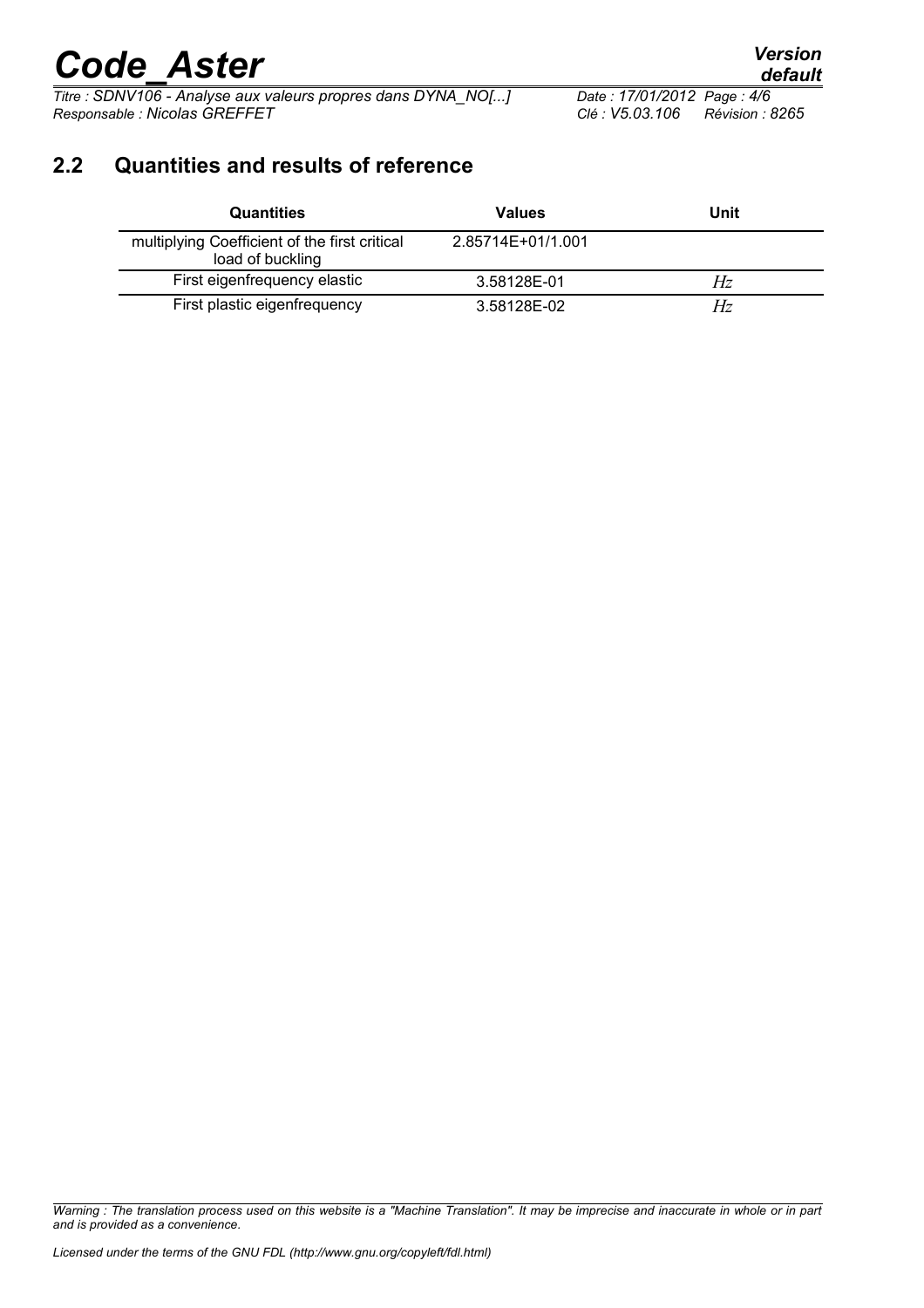*Titre : SDNV106 - Analyse aux valeurs propres dans DYNA\_NO[...] Date : 17/01/2012 Page : 5/6 Responsable : Nicolas GREFFET Clé : V5.03.106 Révision : 8265*

### **3 Modelization A**

#### **3.1 Characteristic of the mesh**

Number of meshes: 1 HEXA8 Many nodes: 8

#### **3.2 Quantities tested and results**

| <b>Identification</b>                     |                     | <b>Reference</b> | <b>Aster</b>                    | % plastic     |
|-------------------------------------------|---------------------|------------------|---------------------------------|---------------|
| difference vibratory<br>Eigenfrequency    | $T_{DS}$ = 1.01     | 3.58128E-02      | 3.5812661359567D-02             | $-3.87E - 04$ |
|                                           | $= 1.06$<br>Tps     |                  | 3.58128E-02 3.5812661359997D-02 | $-3.87E - 04$ |
|                                           | $T_{DS}$ = 1.25     | 3.58128E-02      | 3.5812661358541D-02             | $-3.87E - 04$ |
|                                           | $T_{DS}$ = 1.49     |                  | 3.58128E-02 3.5812661355801D-02 | $-3.87E - 04$ |
| elastic vibratory<br>Eigenfrequency       | $T_{DS}$ = 1.51     | 3.58128E-01      | 3.5812779545194D-01             | $-5.71E-05$   |
|                                           | $T_{DS}$ = 1.52     | 3.58128E-01      | 3.5812779545194D-01             | $-5.71E - 05$ |
|                                           | $T_{DS}$ = 1.56     | 3.58128E-01      | 3.5812779545194D-01             | $-5.71E - 05$ |
|                                           | $= 1.75$<br>Tps     | 3.58128E-01      | 3.5812779545194D-01             | $-5.71E - 05$ |
|                                           | $= 1.99$<br>Tps     | 3.58128E-01      | 3.5812779545194D-01             | $-5.71E - 05$ |
| Coefficient of the first<br>critical load | 1.001<br>Tps<br>$=$ | 2.854285714E+01  | 2.8570189972986E+0              | 0.096         |

One supplements these tests by two tests on oscillatory mode DEPL VIBR calculated with MODE VIBR. More precisely, one will test the value of this field in two nodes:

•GROUP  $NO=$   $N$   $\alpha$  (node in (0,0,0): who is embedded, one must thus find a displacement identically no one,

•GROUP NO=' H' (node in  $(0,1,1)$  : one makes a test of non regression following the direction  $DY$ .

| <b>Identification</b>                     |                | <b>Reference</b> | <b>Aster</b>      | % difference |
|-------------------------------------------|----------------|------------------|-------------------|--------------|
| DEPL VIBR in "A" according to             | $T_{DS}$ = 1.2 |                  |                   |              |
| DX<br>DEPL VIBR in "H" according to<br>DΥ | $T_{DS}$ = 1.2 | -0.4999928848340 | -0.49999288483077 | 6.61E-10     |

This test makes it possible to validate computations of critical loads of buckling, of vibratory frequencies and eigen modes in DYNA\_NON\_LINE.

*Warning : The translation process used on this website is a "Machine Translation". It may be imprecise and inaccurate in whole or in part and is provided as a convenience.*